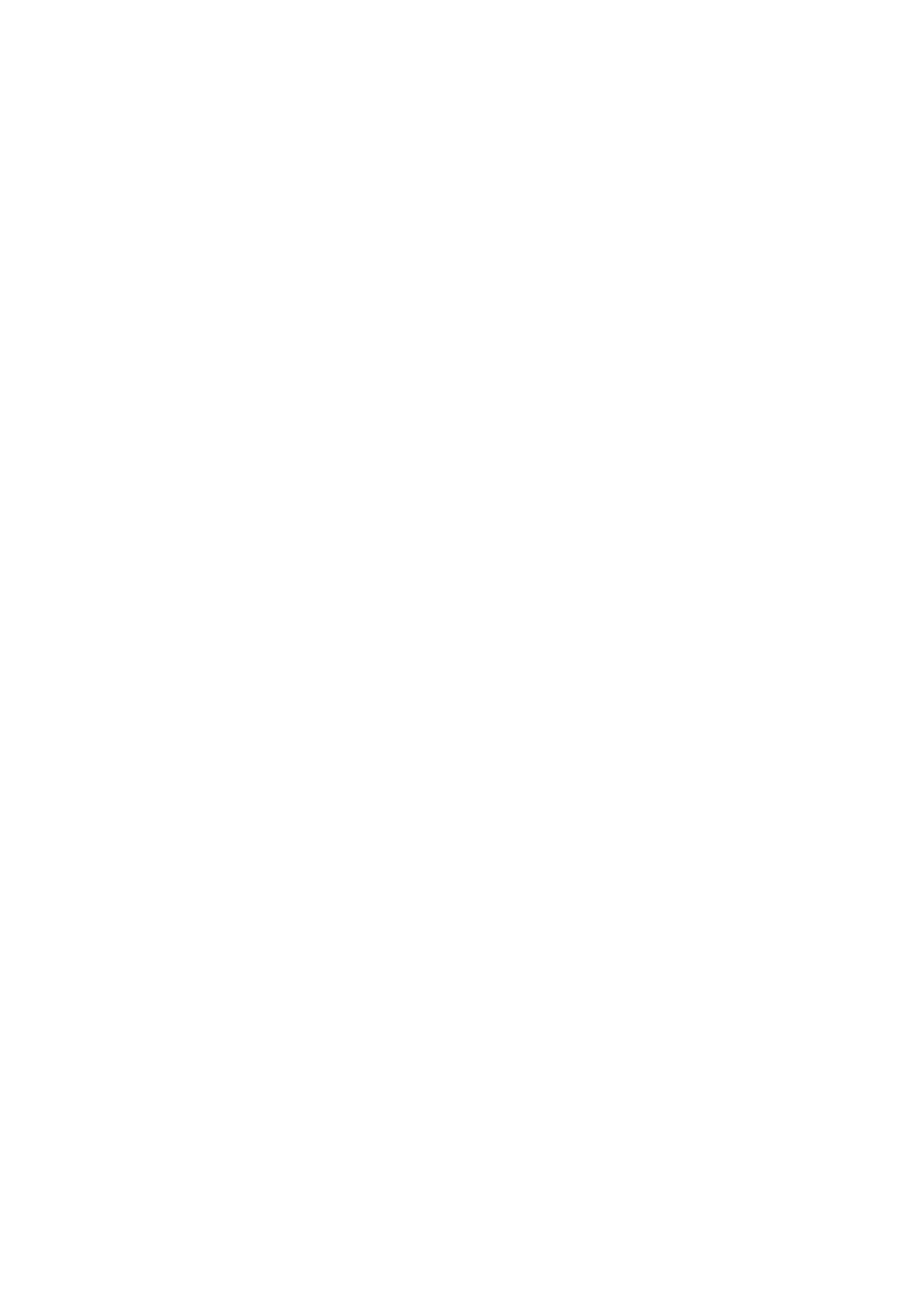## **Belfast** Harbour

### Schedule of Charges 2022

### **Contents**

| Marine General Terms and Conditions               | 4  |
|---------------------------------------------------|----|
| Settlement terms for port charges                 | 4  |
| Statutory/bank holidays                           | 4  |
| Port charges on ships                             | 5  |
| Port charges for berth occupancy                  | 6  |
| Port charges for fresh water                      | 7  |
| Port charges for gangway hire                     | 7  |
| Port charges on ship generated waste              | 8  |
| Port security charges                             | 9  |
| Pilotage charges                                  | 10 |
| Pilotage exemption certification                  | 13 |
| Towage certification charges                      | 14 |
| Port charges on goods                             | 15 |
| Regulations and charges for quay rent and storage | 17 |
| Regulations and charges for cranes                | 18 |
|                                                   |    |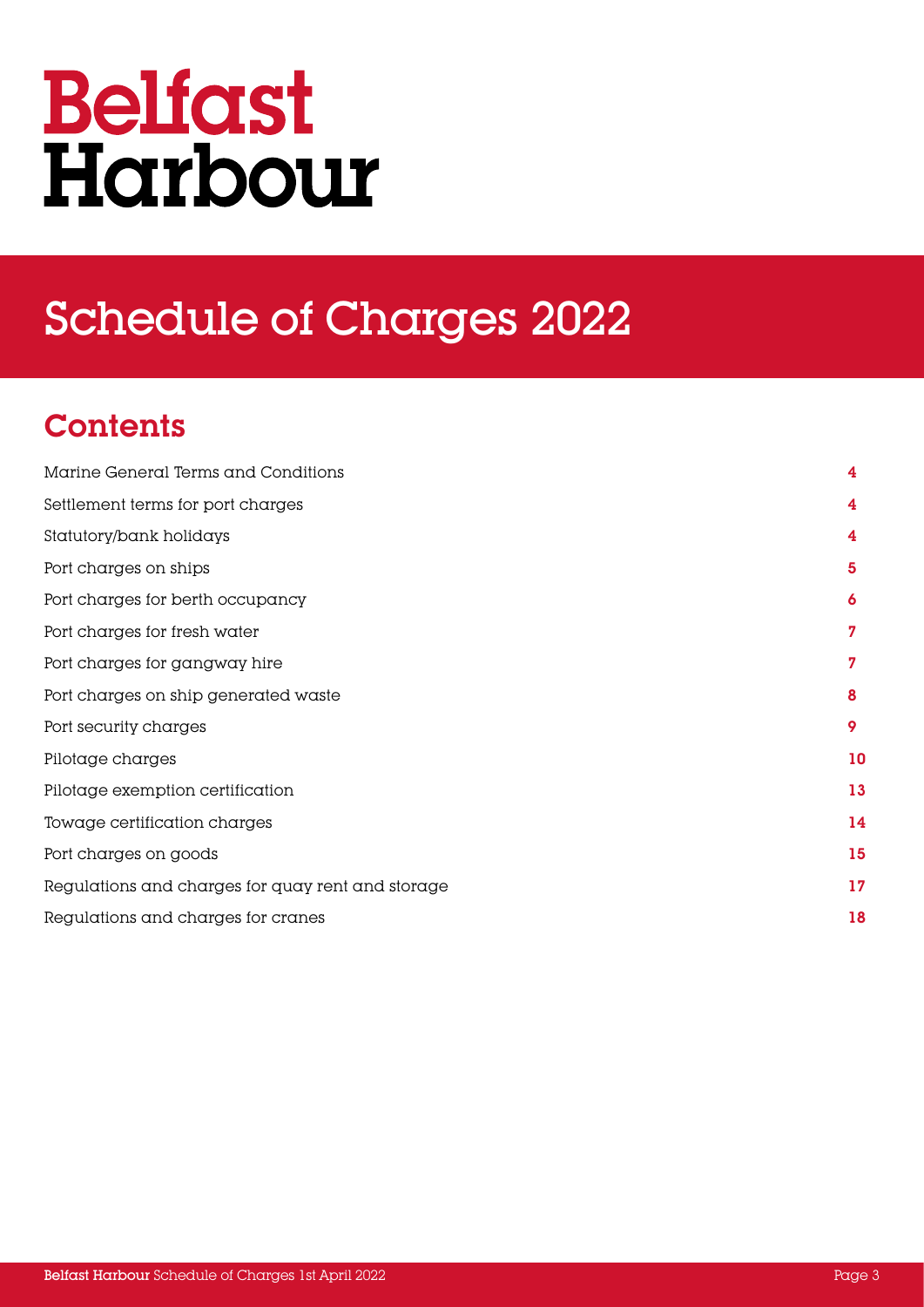### Marine General Terms and Conditions

Terms and Conditions of business within Belfast Harbour apply to any service, or the entry of any vessel, goods or equipment into or onto the port area. The Marine General Terms and Conditions are published and updated from time to time.

Please visit**:** www.belfast-harbour.co.uk/port/termsandconditions

### Settlement Terms for Port Charges

| <b>INVOICE TYPE</b>                   | <b>SETTLEMENT TERMS</b>      |
|---------------------------------------|------------------------------|
| Port charges on ships                 | 30 Days from date of arrival |
| Port charges for berth occupancy Port | 30 Days from date of invoice |
| Charges for fresh water               | 30 Days from date of arrival |
| Port charges for gangway hire         | 30 Days from date of invoice |
| Port charges on ship generated waste  | 30 Days from date of arrival |
| Port security charges                 | 30 Days from date of arrival |
| Pilotage charges                      | 30 Days from date of arrival |
| Towage certification charges          | 30 Days from date of invoice |
| Port charges on goods                 | 60 Days from date of arrival |
| Quay rent and storage charges         | 30 Days from date of invoice |
| Cranage charges                       | 60 days from date of arrival |
|                                       |                              |

Belfast Harbour Commissioners reserves the right, at its discretion, to request full payment of any and all Port Charges in advance of ship arrival. All charges must be paid without offset, deduction or counterclaim.

### Statutory/Bank Holidays for 2022

Monday 3rd January 2022 Monday 18th & Tuesday 19th April 2022 Monday 2nd May 2022 Tuesday 12th & Wednesday 13th July 2022 Tuesday 27th & Wednesday 28th December 2022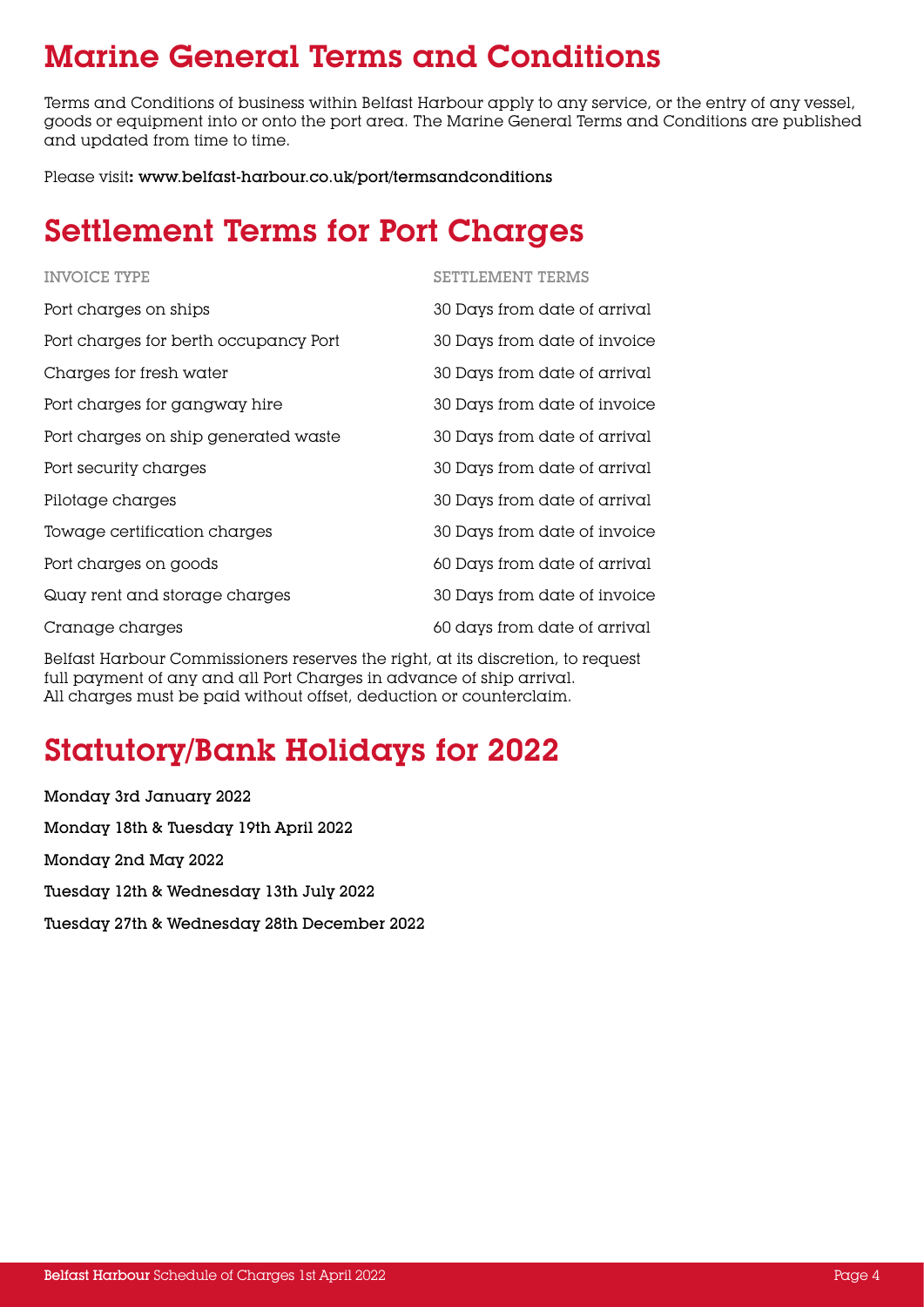### Port charges on ships

Charges are based on Gross Tonnage, ascertained in accordance with the requirements of the International Convention on Tonnage Measurement of Ships 1969

Charges are payable at a rate appropriate to either the inward or outward voyage, whichever is the greater.

A ship on which the appropriate charge has been paid and which is obliged from stress or weather or other sufficient cause after leaving the Port to return with the same cargo and which does not break bulk or load additional cargo is exempt from payment for the second entry.

#### Interpretation

In this schedule:

- ( i ) "ship" includes every description of vessel used in navigation
- ( ii ) the charges are "ship dues" for the purposes of the Harbours Act (Northern Ireland) 1970
- ( iii ) "EEA" means member states of the European Economic Area.

| Class of Ship                                                                                                                                                                | Gross Tonnage<br>Charge per Ton (pence) |
|------------------------------------------------------------------------------------------------------------------------------------------------------------------------------|-----------------------------------------|
| 1. On every ship from $\alpha$ port of origin, or to $\alpha$ port with $\alpha$ final destination<br>within the EEA or Great Britain, save for the exceptions listed below: | 52.802                                  |
| 2. On every ship from a port of origin, or to a port with a final destination<br>outside the EEA or Great Britain, save for the exceptions listed below:                     | 89.736                                  |

| <b>Exceptions</b>                                                                                                                                                                                                                                                       |                                                                                                                            |
|-------------------------------------------------------------------------------------------------------------------------------------------------------------------------------------------------------------------------------------------------------------------------|----------------------------------------------------------------------------------------------------------------------------|
| a) On every ship carrying crude or refined oils only in bulk<br>Conventional Tankers                                                                                                                                                                                    |                                                                                                                            |
| (i) Ships under 5,000 tons gross                                                                                                                                                                                                                                        | 53.322                                                                                                                     |
| (ii) Ships 5,000 tons gross or over                                                                                                                                                                                                                                     | 92.926                                                                                                                     |
| b) On every ship, excluding crude and refined oil tankers, from a port<br>of origin outside the EEA which shall not part discharge cargo to an<br>extent exceeding 40% of the Gross Tonnage of the ship and shall not<br>load any cargo or vice versa (70% of 2. above) | 62.814<br>*Subject to application in writing by<br>the ship owner or its appointed<br>agent. (rates@belfast-harbour.co.uk) |
| c) On every ship entering the Port for repairs only:                                                                                                                                                                                                                    |                                                                                                                            |
| (i) For the first 25,000 tons gross                                                                                                                                                                                                                                     | 32.081                                                                                                                     |
| (ii) For every ton thereafter                                                                                                                                                                                                                                           | 15.249                                                                                                                     |
| d) On every ship carrying containers operating EEA services only                                                                                                                                                                                                        | 32.107                                                                                                                     |
| e) On every ship entering the Port in distress, or to bunker only, or for<br>stores to enable her to proceed to her original destination, and<br>neither discharging nor loading cargo for trading purposes                                                             | 30.685                                                                                                                     |
| Roll-on/Roll-off ships<br>$\mathbf{f}$                                                                                                                                                                                                                                  | Priced on application**                                                                                                    |
| g) Cruise Liners                                                                                                                                                                                                                                                        | Priced on application**                                                                                                    |
| h) Pleasure Craft                                                                                                                                                                                                                                                       | Priced on application**                                                                                                    |

\*\* Applications should be made in writing by the ship owner or its appointed agent to rates@belfast-harbour.co.uk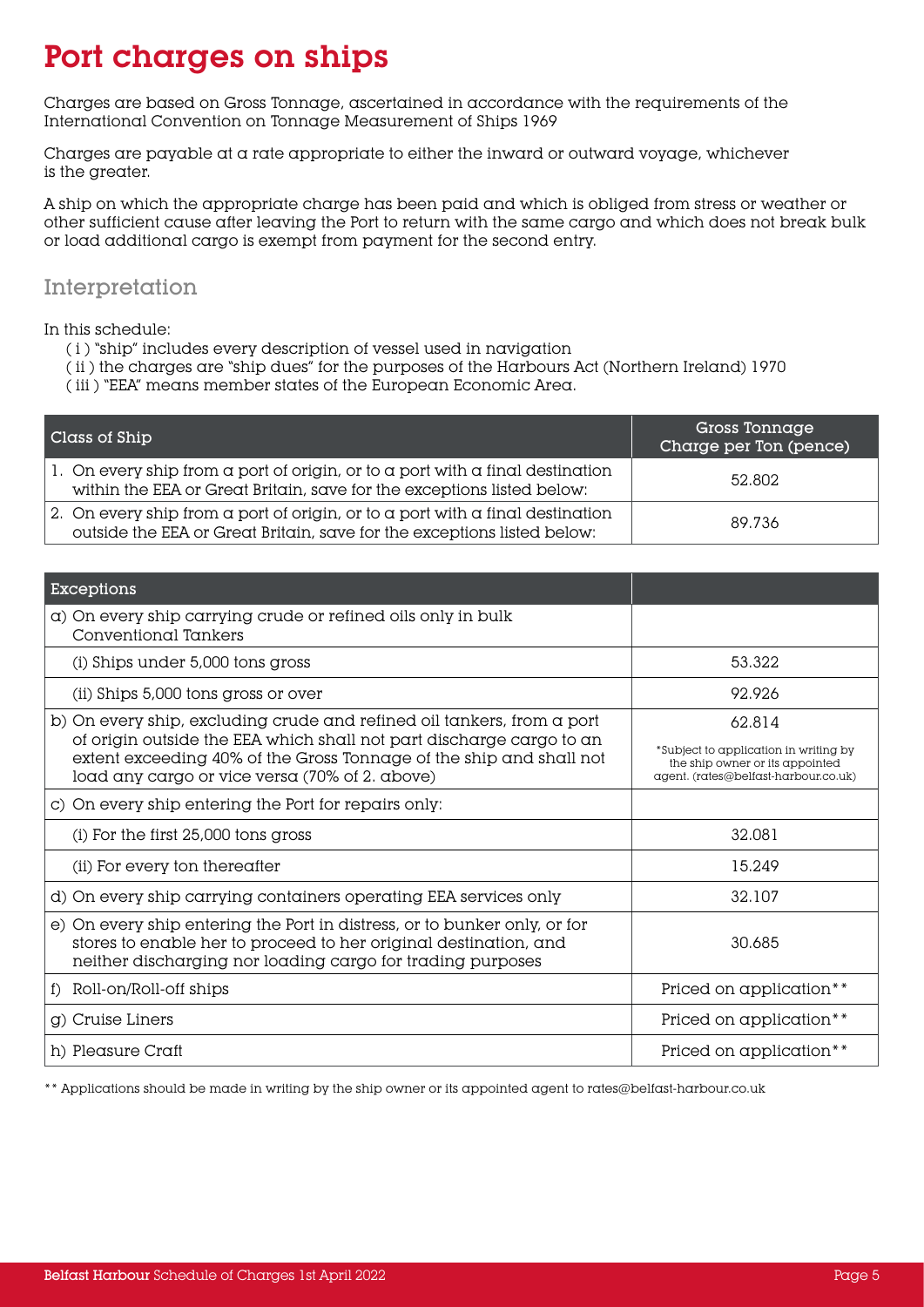### Port charges for berth occupancy

#### Trading vessels

Trading ships which remain in the Port 12 hours after the completion of cargo discharge and/or after the expiration of 7 days from the date of arrival are charged (in addition to the appropriate Ships Charge) in respect of any additional time as follows:

|                                         | Gross Tonnage per ton per week or part thereof<br>(pence) |
|-----------------------------------------|-----------------------------------------------------------|
| Ships fitting out or undergoing repairs | 4.490                                                     |
| All Trading Vessels                     | 9.080                                                     |

Non-trading vessels

All non-trading ships which enter the Port are charged from the day of arrival (in addition to the appropriate ships charge) as follows:

|                         | Gross Tonnage per ton per week or part thereof<br>(pence) |
|-------------------------|-----------------------------------------------------------|
| All Non-Trading Vessels | 20.86                                                     |

Note:

- All charges for berth occupancy (trading and non-trading vessels) are subject to minimum charge of £300 per week
- All charges for berth occupancy apply to all berths within Belfast Harbour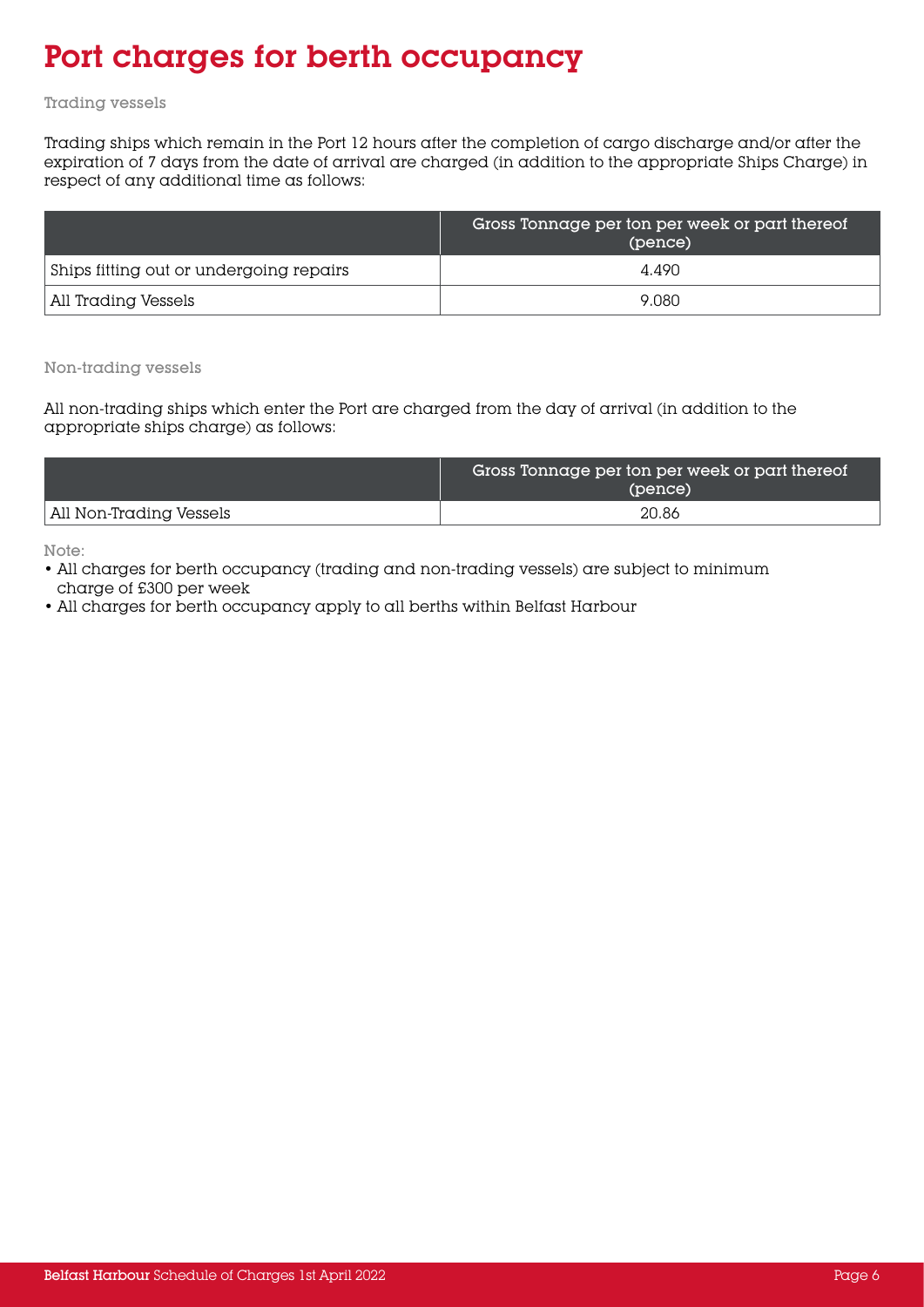### Charges for fresh water

1. Water Charge

For each cubic metre of water recorded on the standpipe £2.29

2. Standard Operating Hours

The standard operating hours for each connection and each disconnection are as follows:

| l Connection Time  |               |
|--------------------|---------------|
| Monday to Thursday | 08.00 - 16.30 |
| Fridav             | 08.00 - 15.30 |

All other times outside these hours are classed as outside standard operating hours.

3. Service Charge

The following charges are payable for each connection and each disconnection as follows:

| Period                           | Minimum notice period | $\vert$ Charge |
|----------------------------------|-----------------------|----------------|
| Within standard operating hours  | ' 30 minutes          | £58.00         |
| Outside standard operating hours | 3 hours               | £135.00        |

4. Cancellation Charge

If a connection booking is cancelled on the booking system, then the following charges apply:

| Period                           | Minimum notice period | Charge |
|----------------------------------|-----------------------|--------|
| Within standard operating hours  | 30 minutes            | £C     |
| Outside standard operating hours | 3 hours               | £40.00 |

5. Late Notice Fee

If a water connection or cancellation is requested which does not comply with the minimum notice periods above, a charge of £234 will be applied in addition to the service/cancellation charge.

### Port charges for gangway hire

A gangway is available for hire at the following daily rates and are subject to BHC's terms and conditions of hire for the gangway.

| Gangway Size                                          | Price per day or part thereof |
|-------------------------------------------------------|-------------------------------|
| 12m                                                   | £380.00                       |
| 17 <sub>m</sub>                                       | £630.00                       |
| 25m                                                   | £1,065.00                     |
| Gangway Platform<br>(inclusive of 12m runoff gangway) | £1,065.00                     |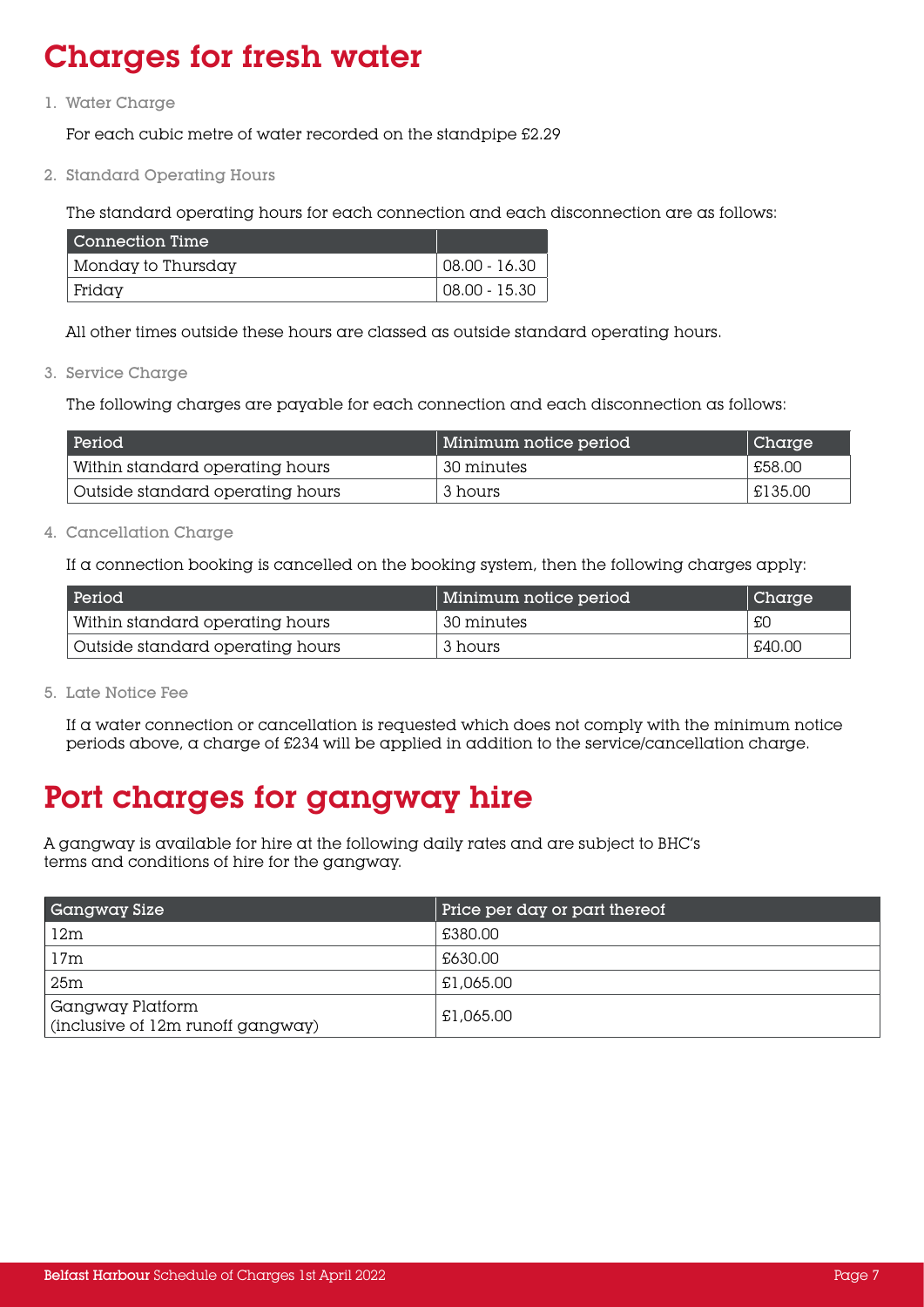### Port charges on ship generated waste

Belfast Harbour Commissioners are required by law as a Port Authority to levy a compulsory ship generated waste charge under the Merchant Shipping and Fishing Vessels (Port Waste Reception Facilities) Regulations 2003.

Notes:

These Regulations do not apply to:

- (a) Any warship, naval auxiliary or other ship owned or operated by a State and used, for the time being, only on government non-commercial service
- (b) Fishing vessels
- (c) Recreational craft authorised to carry, or designed to carry, no more than 12 passengers.

Vessels which provide evidence of a valid waste exemption certificate are exempt from paying this charge.

24 hours notice of waste on board and for discharge must be notified to Port Operations on the Waste Declaration or the vessels will be in breach of the regulations.

The charge covers (i) Galley Waste and (ii) Garbage. Other categories of waste i.e hazardous waste, as noted on the Waste Declaration should be handled by Contractors appointed by the Ship Agent, who will deal with the Contractor's costs.

Details of waste reception facilities can be obtained from Port Operations: operations@belfast-harbour.co.uk

Charges are based on Gross Tonnage, ascertained in accordance with the requirements of the International Convention on Tonnage Measurement of Ships 1969.

| <b>GT</b> From                 | о                        | GT To  | Charge per arrival   |
|--------------------------------|--------------------------|--------|----------------------|
| $\overline{0}$                 | $\overline{\phantom{0}}$ | 500    | £48.10               |
| 501                            | $\overline{\phantom{0}}$ | 1,000  | £57.72               |
| 1,001                          | $\overline{\phantom{0}}$ | 2,000  | £67.33               |
| 2,001                          | $\overline{\phantom{0}}$ | 3,000  | £86.57               |
| 3,001                          | $\overline{\phantom{a}}$ | 4,000  | £105.77              |
| 4,001                          | ٠                        | 5,000  | £125.05              |
| 5,001                          | $\overline{\phantom{0}}$ | 10,000 | £182.74              |
| 10,001                         | $\overline{\phantom{0}}$ | 20,000 | £230.86              |
| Exceeding                      |                          | 20,000 | £269.32              |
| Non Trading and Cruise Vessels |                          |        | Price on Application |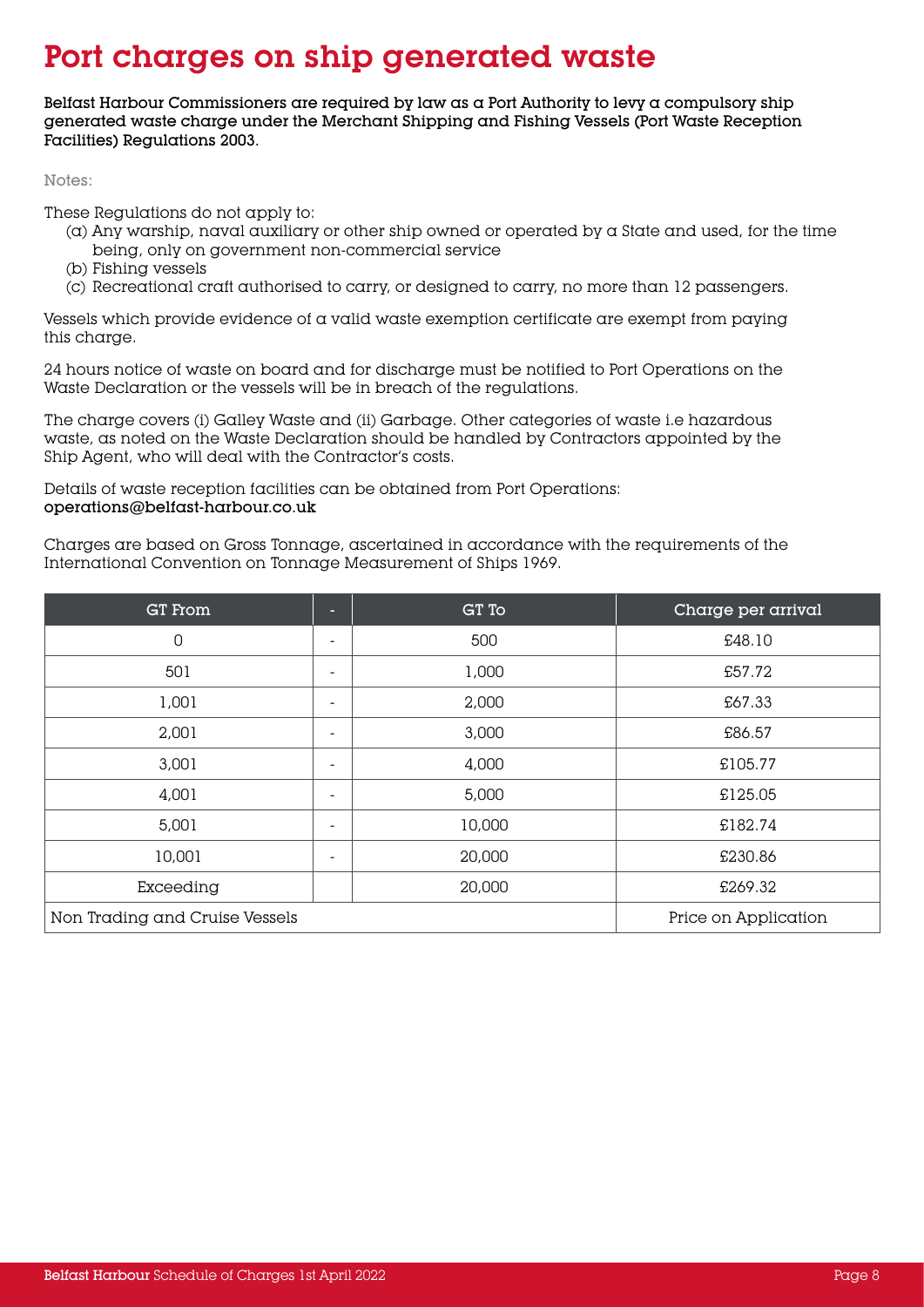### Port security charges

#### International Ship and Port Facility (ISPS) charges

An ISPS charge shall apply to all ships using the Port's "General User" berths.

#### BHC General User Berths are as follows:-

| Albert Quay                 | Oil Berths 2 & 3     |
|-----------------------------|----------------------|
| Ballast Quay                | Pollock Dock & Basin |
| Barnett Dock                | Richardson Wharf     |
| DI South, Central and North | Sinclair Wharf       |
| Gotto Wharf                 | Stormont Wharf       |
| Herdman Channel Wharf South | West Twin Wharf      |
| Musgrave Scrap Wharf        | York Dock            |

In accordance with Regulation (EC) No 725/2004 ISPS code Part A section 3.3: This code does not apply to warships, naval auxiliaries or other ships owned or operated by a Contracting Government and used only on Government non-commercial service.

Charges are based on Gross Tonnage, ascertained in accordance with the requirements of the International Convention of Tonnage Measurement of Ships 1969.

| <b>GT</b> From |                          | GT To  | Charge per arrival |
|----------------|--------------------------|--------|--------------------|
| $\mathsf 0$    | $\overline{a}$           | 500    | £31.24             |
| 501            | $\overline{a}$           | 1,000  | £37.49             |
| 1,001          | $\overline{\phantom{a}}$ | 2,000  | £50.01             |
| 2,001          | $\overline{\phantom{0}}$ | 3,000  | £62.52             |
| 3,001          | $\overline{\phantom{0}}$ | 4,000  | £75.05             |
| 4,001          | $\overline{\phantom{a}}$ | 5,000  | £87.49             |
| 5,001          | $\blacksquare$           | 6,000  | £100.02            |
| 6,001          | $\overline{\phantom{a}}$ | 8,000  | £143.77            |
| 8,001          | $\overline{\phantom{a}}$ | 10,000 | £231.32            |
| 10,001         | $\overline{\phantom{a}}$ | 12,000 | £293.84            |
| 12,001         | $\overline{\phantom{a}}$ | 15,000 | £350.10            |
| 15,001         | $\overline{\phantom{a}}$ | 20,000 | £437.59            |
| 20,001         | $\overline{\phantom{0}}$ | 25,000 | £587.60            |
| 25,001         | $\overline{\phantom{a}}$ | 30,000 | £731.36            |
| 30,001         |                          |        | £875.17            |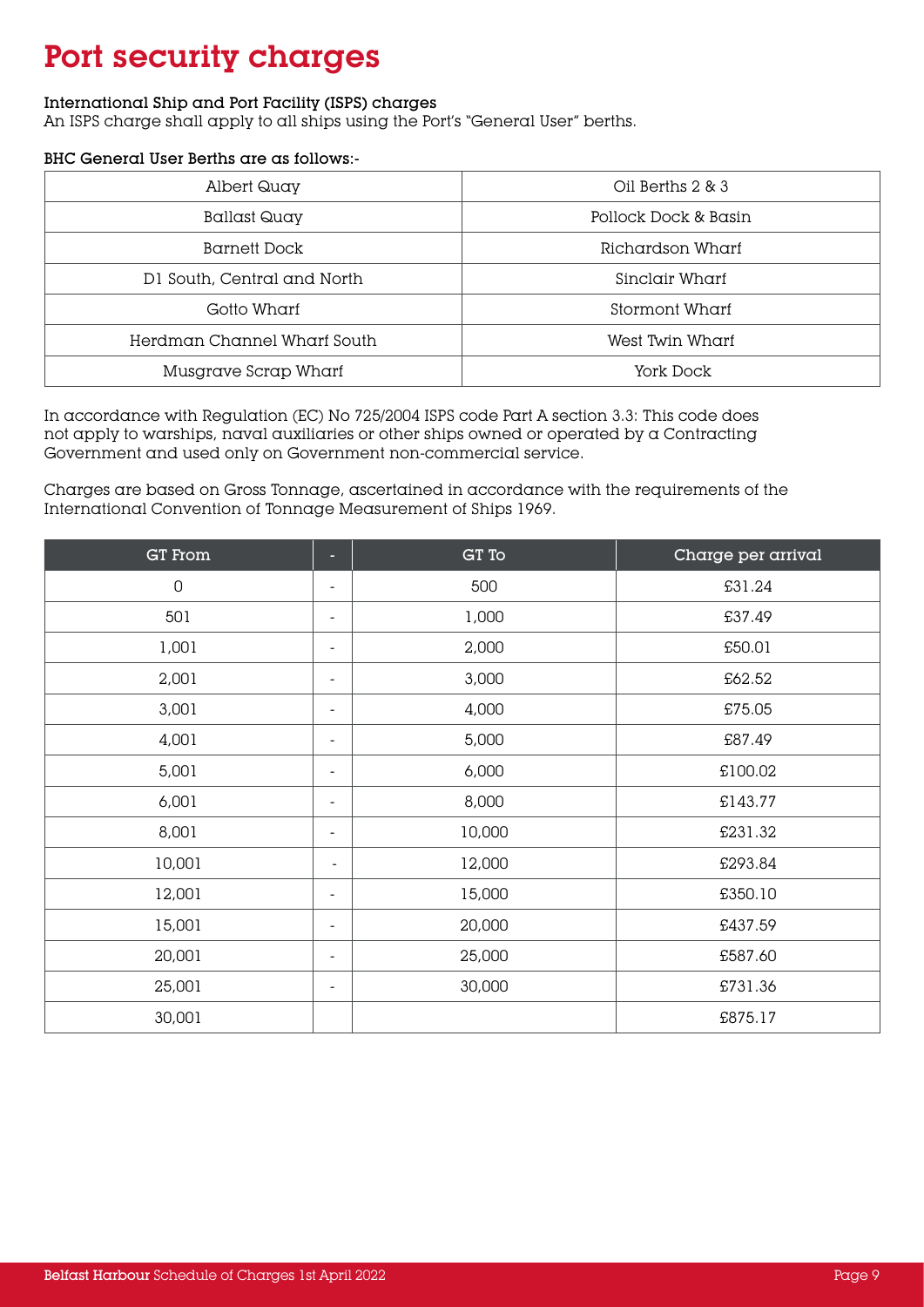### Pilotage Charges

#### Pilotage directions

These Pilotage Directions are laid down by the Belfast Harbour Commissioners in pursuance of their obligations under Section 7 of the Pilotage Act 1987 to provide pilotage in the Port of Belfast and its approaches.

#### Limit of Compulsory Pilotage Area

- 1. Compulsory pilotage will apply to all ships navigating inside the Port limits, i.e. inside an imaginary line joining Grey Point and Carrickfergus Castle, subject to the following exemptions:
	- (a) Ships under 75m in overall length
	- (b) Ships 75m and above, but under 100m in overall length navigating in the outer harbour, i.e. to seaward of No.12 Pile
	- (c) HM ships and foreign warships
	- (d) General Lighthouse Authority tenders
	- (e) Ships which are moving from one berth to another within a dock or within the same channel
	- (f) Ships navigating to or from Carrickfergus Harbour
- 2. The exemptions contained in sub-sections  $1.$  (a) and (b) will not apply to:
	- (a) Ships with a Passenger Certificate
	- (b) Ships carrying hazardous cargoes in bulk
	- (c) Ships in ballast which are not gas free
	- (d) Ships not fitted with a working radar installation when due to fog; mist; falling snow or heavy rainstorm, or any other similar causes, visibility is less than 2.5 cables
	- (e) Ships or their tows, if any, having any one of the following defects: (i) are unseaworthy in any respect, or (ii) have defects to main engine, steering gear or auxiliary machinery which may affect the manoeuvring of the ship, or (iii) have inoperable capstan, windlass, mooring winches or anchors that are not cleared or ready for use, or (iv) have a list of over 5 degrees, or are excessively out of trim, or (v) have any hull or machinery damage which may affect the safety of the ship or the containment or safety of the cargo or bunkers
- 3. The Harbour Master may temporarily suspend any of these directions from time to time, without notice, as, in his opinion, may be necessary.

#### Notes: Interpretation

For the purposes of this Schedule:

- (i) "Ship" includes every description of vessel used in navigation
- (ii) Charges are based on "Net Tonnage" ascertained in accordance with (a) The Merchant Shipping (Tonnage) Regulations 1982 or (b) The Regulations previously in force
- (iii) The "Seaward Limit" of the Port is an imaginary line across Belfast Lough between Grey Point and Carrickfergus Castle
- (iv) The "Approaches to the Port" extend from an imaginary line across the entrance to Belfast Lough between Orlock Point and Blackhead to the seaward limit of the Port
- (v) The "Outer Harbour" extends from the seaward limit of the Port to a position Latitude  $54^{\circ}$  40.9N Longitude 005º 48.5W to the west of Buoys No.3 and No.4 in the Victoria Channel
- (vi) The "Inner Harbour" extends landward from a position Latitude 54º 40.9N Longitude 005º 48.5W to the west of Buoys No.3 and No.4 in the Victoria Channel and includes all the berths and channels of the Port
- (vii) Outsea pilotage: For the services of a Pilot Inward or Outward in the approaches to the Port, covering the area from the Fairway Buoy, to seaward out to an imaginary line joining Orlock Point to Black Head.
- (viii)Boarding positions for pilots are as follows:
	- Belfast A 54°43'.7N, 005°40'.5W
	- Belfast B 54°42'.1N, 005°44'.4W
	- Belfast C 54°40'.9N, 005°48'.5W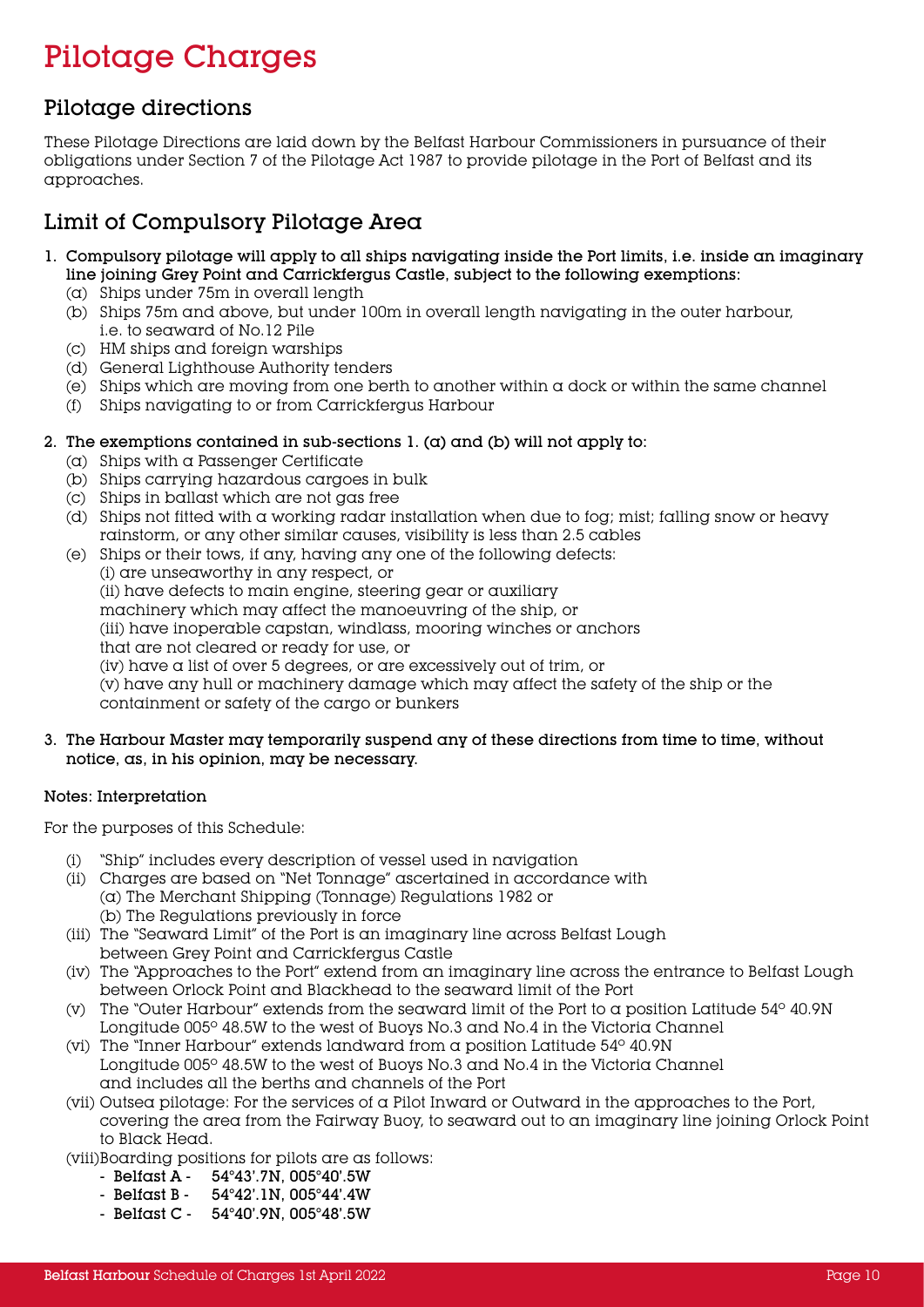### Pilotage charges and boat rates

Applicable to ships entering or leaving the Port of Belfast

1. ( $\alpha$ ) For the services of  $\alpha$  Pilot from the seaward limit of the Port to any berth in the Port or vice versa: [Pilot joining or leaving at position 'Belfast B']

| Net Tonnage |                              |        | <b>Inward or Outward</b><br>Pilotage Charges | <b>Boat Rate</b> |
|-------------|------------------------------|--------|----------------------------------------------|------------------|
| $\mathbf 0$ | $\overline{\phantom{a}}$     | 300    | £163.37                                      | £95.52           |
| 301         | $\blacksquare$               | 500    | £182.89                                      | £95.52           |
| 501         | $\overline{\phantom{m}}$     | 700    | £205.22                                      | £103.91          |
| 701         | $\qquad \qquad \blacksquare$ | 1,000  | £222.07                                      | £109.54          |
| 1,001       | $\overline{\phantom{a}}$     | 2,000  | £308.31                                      | £124.22          |
| 2,001       | $\overline{\phantom{a}}$     | 3,000  | £385.40                                      | £149.00          |
| 3,001       | $\overline{\phantom{a}}$     | 4,000  | £467.67                                      | £174.49          |
| 4,001       | $\overline{\phantom{a}}$     | 5,000  | £543.36                                      | £208.39          |
| 5,001       | $\overline{\phantom{a}}$     | 10,000 | £631.93                                      | £248.15          |
| 10,001      | $\overline{\phantom{a}}$     | 15,000 | £736.72                                      | £294.96          |
| 15,001      | $\overline{\phantom{a}}$     | 20,000 | £935.11                                      | £376.00          |

| Exceeding 20,000 tons                                                  | Inward or Outward<br>Pilotage Charges | <b>Boat Rate</b> |
|------------------------------------------------------------------------|---------------------------------------|------------------|
| For the first 20,000 tons                                              | £935.11                               | £375.99          |
| For each additional 10,000 tons or part thereof up<br>to 100,000 tons  | £632.77                               | £188.16          |
| For each additional 10,000 tons or part there of<br>above 100,000 tons | £935.11                               | £375.99          |

(b) For the services of a Pilot Inward or Outward in the Inner Harbour only (Pilot joining or leaving at Boarding Point C)

#### OR Which ever modified charge may apply following a change in the applicable pilotage direction

| Pilotage Charge | $\frac{1}{2}$ 80% of the appropriate Inward or Outward charge specified in (a) above |
|-----------------|--------------------------------------------------------------------------------------|
| Boat Rate       | $\vert$ the appropriate Boat Rate specified in (a) above                             |

#### (c) For the services of a Pilot for Outsea pilotage [Pilot joining or leaving at Boarding Point A]

| Pilotage Charge  | 140% of the appropriate Inward or Outward charge specified in $(\alpha)$ above |  |
|------------------|--------------------------------------------------------------------------------|--|
| <b>Boat Rate</b> | $\vert$ 140% of the appropriate Boat Rate specified in (a) above               |  |

#### (d) Project operations requiring the attendance of Pilots in the Outsea area

| Pilotage Charge  | <b>POA</b>                                                      |
|------------------|-----------------------------------------------------------------|
| <b>Boat Rate</b> | $\mid$ 200% of the appropriate Boat Rate specified in (a) above |

Note: Inward and Outward Pilotage Charges include berthing and unberthing respectively.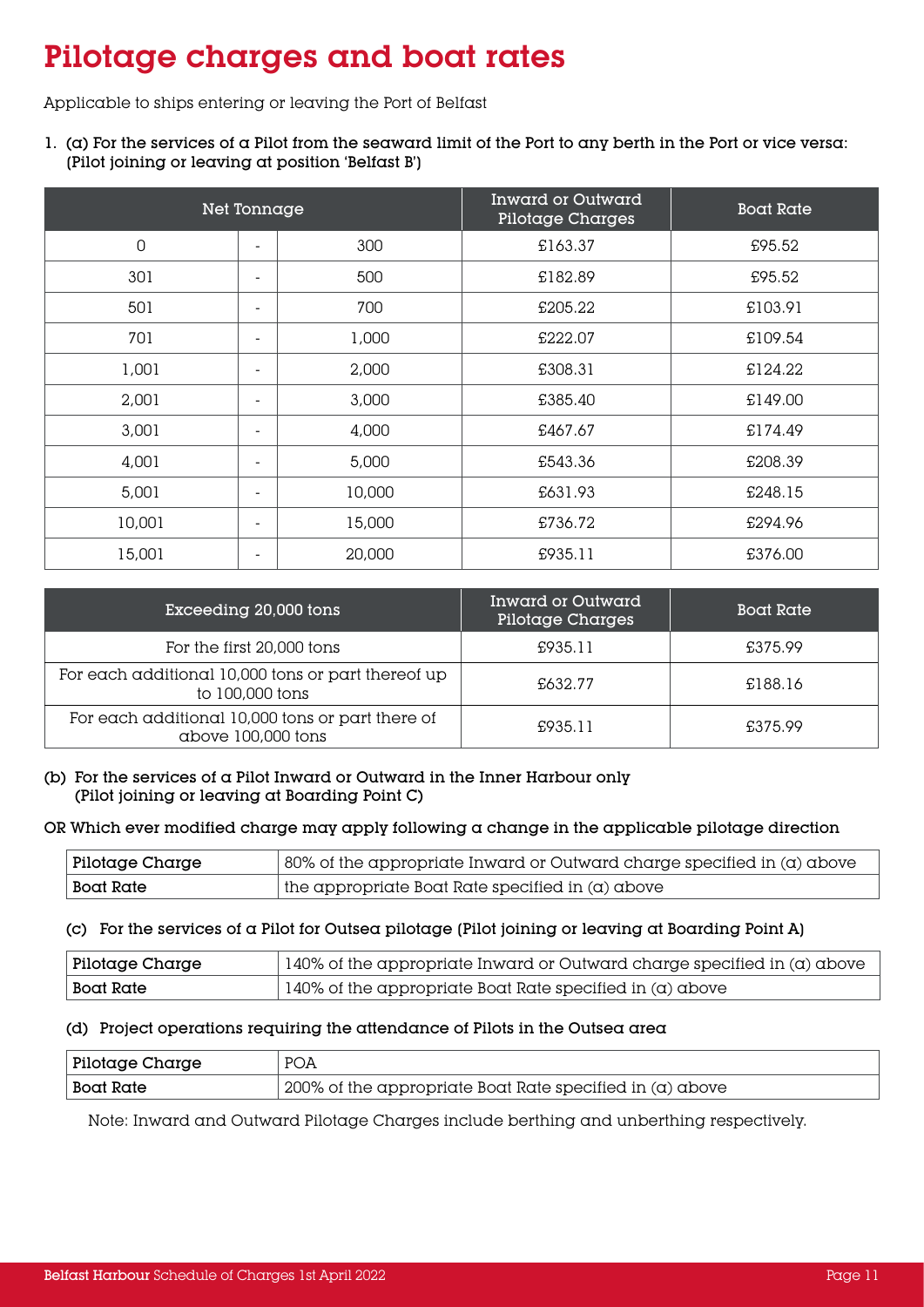#### 2. Charge for Shifting a ship from one berth in the Port to another berth in the Port

A charge equivalent to 75% of the appropriate Inward or Outward pilotage charge specified in 1.  $\alpha$  above will be applied on each occasion on which a Pilot is required to shift a ship.

#### 3. Charges for "Other Services" (in addition to the appropriate Inward or Outward Pilotage and Shifting Charges specified above) where applicable:

| (a) | For Piloting $\alpha$ ship to an <b>Anchorage</b> in the approaches to the Port<br>where that ship originates from, or is destined for, the Port.                                                                                                                     | £172.00                       |
|-----|-----------------------------------------------------------------------------------------------------------------------------------------------------------------------------------------------------------------------------------------------------------------------|-------------------------------|
|     | (b) For Piloting $\alpha$ ship into or out of any Dry Dock or Building Dock in the Port:<br>Ships not exceeding 10,000 tons net register<br>Ships exceeding 10,000 tons but not exceeding 70,000 tons net register<br>For each additional 20,000 tons or part thereof | £260.00<br>£341.00<br>£172.00 |
| (C) | For the <b>Detention</b> of a Pilot in excess of 30 minutes while in<br>attendance on a ship either before or after a pilotage service<br>is rendered, except when due to stress of weather or fog,<br>for every hour or part thereof after the first 30 minutes      | £74.00                        |
|     | (d) For the attendance of a Pilot at the request of the Owners of any ship<br>or their Representative for Consultation for any period not exceeding<br>5 hours (24hr notice required)                                                                                 | £568.00                       |
| (e) | For the $\emph{Cancellation}$ of an order for the service of a Pilot less than 1 hour<br>before the booked time or after a Pilot has been in attendance in addition<br>to any Detention Charge incurred                                                               | £226.00                       |
| (f) | For the attendance of a Pilot for all $Non-standard$ marine operations<br>(in addition to all other applicable charges)                                                                                                                                               | £363.00                       |

When the services of two Pilots are engaged on board any one ship, the charge for the 2nd or Assistant Pilot shall be 50% of the appropriate charge specified above except for the charges for Detention, Consultation, and Cancellation for which the full charge will apply.

The charges for the provision of the services of a Pilot in the approaches to the Port seaward of an imaginary line joining Orlock Point to Blackhead are by arrangement.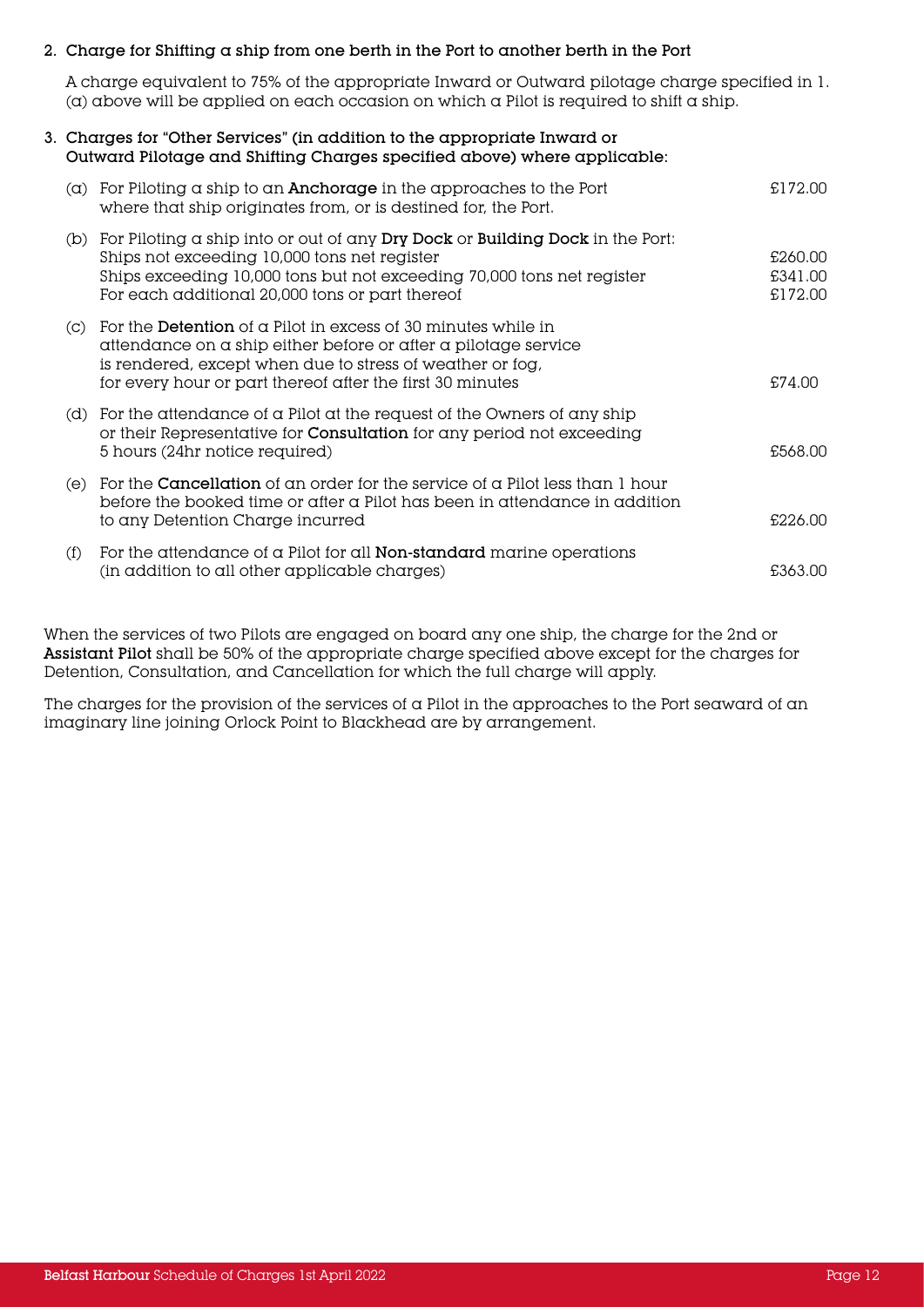### Pilotage exemption certification

Pilot Exemption certificates are available.

For more information please visit www.belfast-harbour.co.uk/port/navigation-pilotage

#### Contributions from Masters and Mates

The owner of every vessel shall, on every act that a Master or Mate who holds a Pilotage Exemption Certificate shall navigate his vessel within the limits of the Port, pay to the Belfast Harbour Commissioners 20 percent of Pilotage Charges which would have been payable in respect of such vessel from the seaward limit of the port to any berth within the Port, or vice versa, if the Master or Mate had not held a Pilotage Exemption Certificate.

No such contribution shall be payable in respect of such vessels moving within the Inner Harbour for the purposes of changing from one berth to another or being taken into or out of any dry dock.

#### Charges for Pilotage Exemption Certificates

| $(\alpha)$ For examination or re-examination for a Certificate         | £898.45 |
|------------------------------------------------------------------------|---------|
| (b) For the grant of a Certificate                                     | £86.95  |
| $(c)$ For the annual renewal of a Certificate                          | £86.95  |
| (d) For the grant of a duplicate Certificate*                          | £46.37  |
| (e) For the addition of names of vessels to a Certificate - per vessel | £84.44  |

\*Any Certificated Officer who has lost his Certificate shall forthwith give notice thereof to the Harbour Master stating the circumstances under which the Certificate was lost and the Harbour Master may, if he thinks fit, issue to such Certificated Officer a duplicate Certificate.

#### Charges for Local Knowledge Certificate

A Local Knowledge Examination will be required for the person in charge of commercially operated MCA coded Leisure Craft operating to/from a berth or through the harbour area.

For examination and for the grant of a Certificate  $\qquad 2132.24$ 

Contact: pec@belfast-harbour.co.uk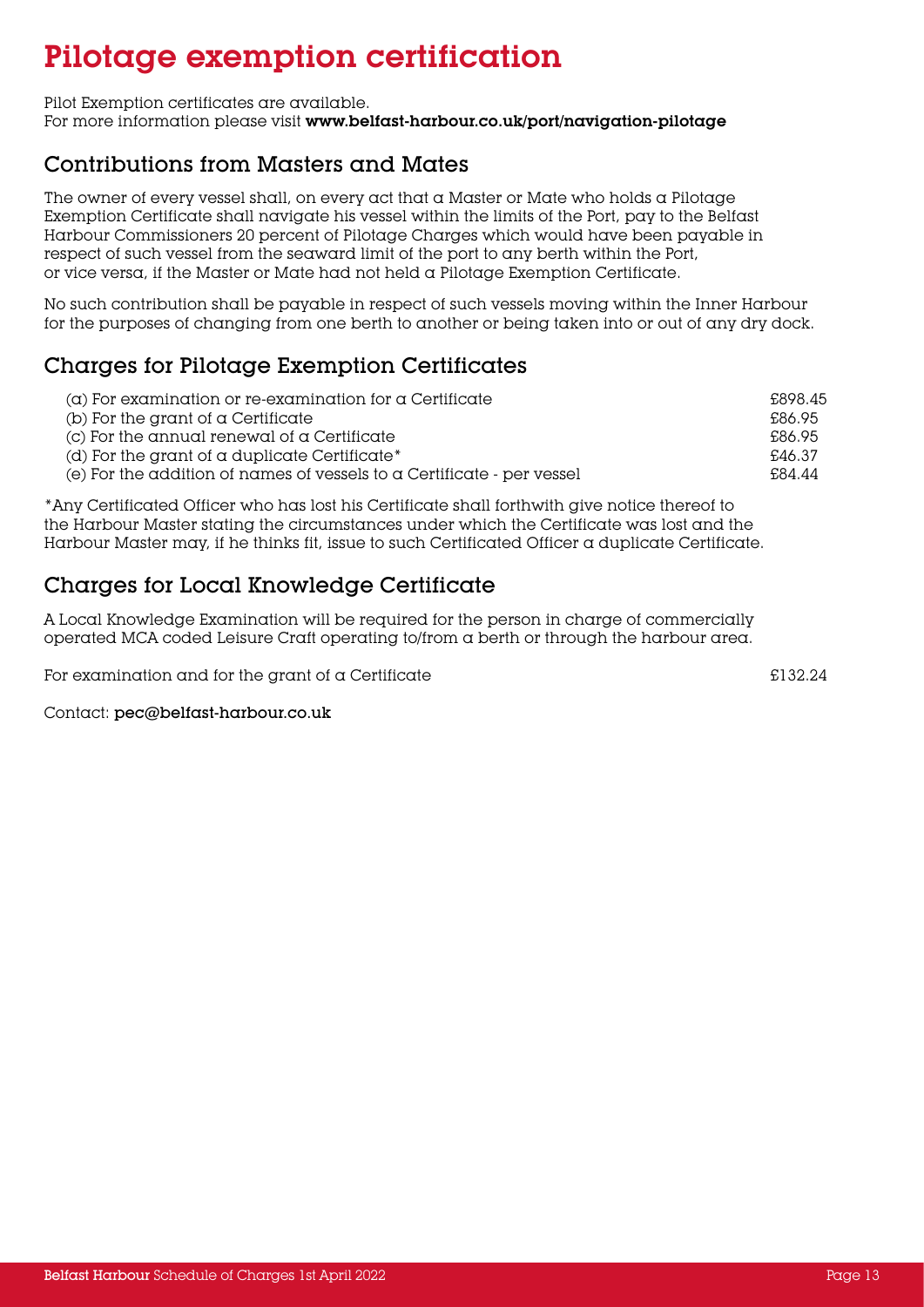### Towage

#### Charges for Towage Certificates

- (a) For the assessment of Towage Certificate Application (to be paid in advance)  $\qquad 21,261.00$ (b) For the annual renewal of a Towage Certificate  $\text{E126.00}$
- (c) For the addition of 'identical' sister ships to an existing Towage Certificate  $$126.00$

A Towage Certificate shall not be renewed unless application for renewal is made, in writing, from the Owner or Operator within one month of the expiry of such Certificate confirming that all original characteristics of the vessel remain unchanged.

If no such request is made the certificate will be considered to have no validity and the towage applied to the vessel will revert to that as required by the Towage Guidelines in force at that time.

Contact: operations@belfast-harbour.co.uk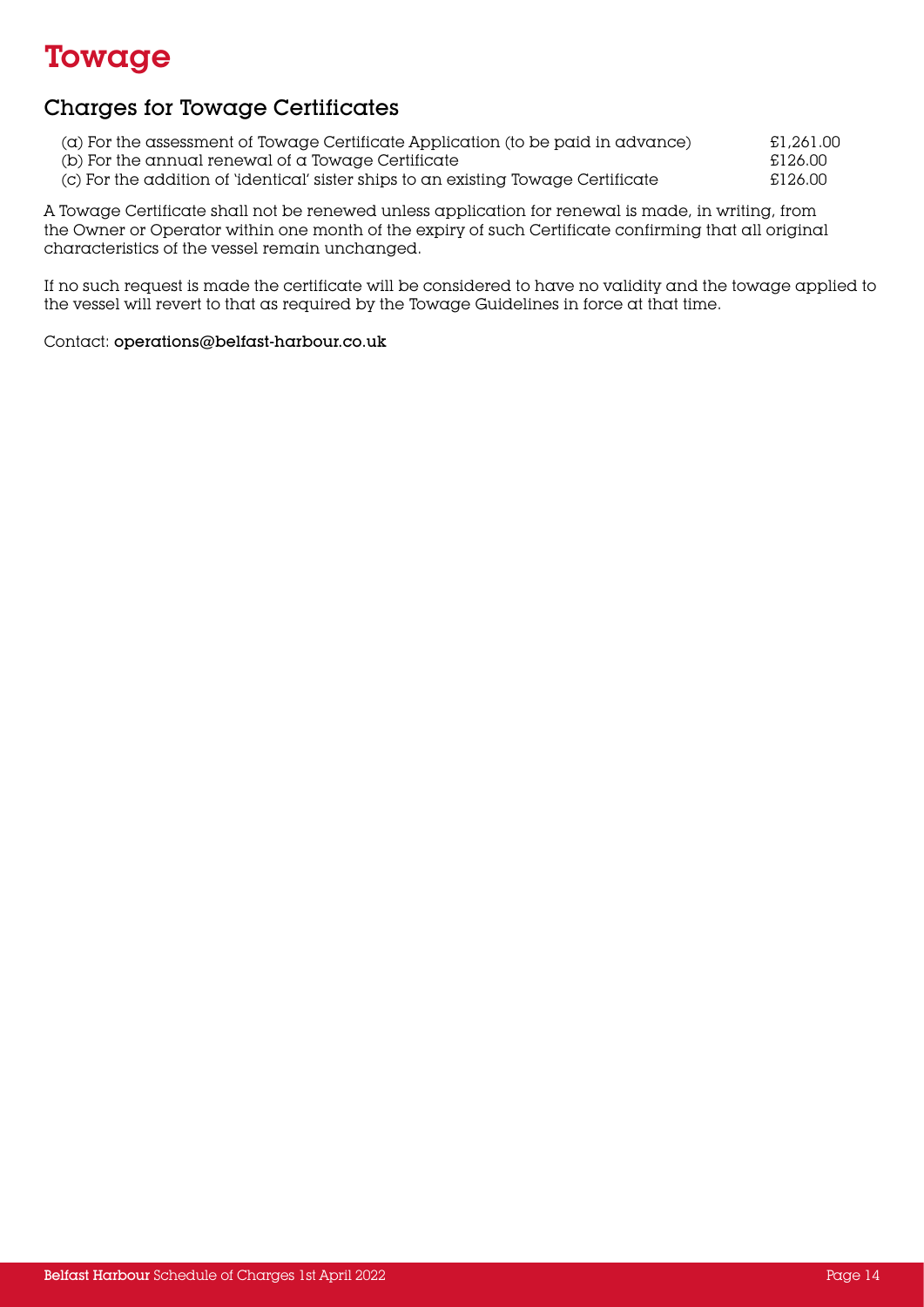### Port charges on goods

#### Notes:

#### 1. Application

Port charges on Goods:-

- (i) are "goods dues" for the purposes of the Harbours Act (Northern Ireland) 1970
- (ii) apply to all goods whether imported or exported except where otherwise provided
- (iii) are payable on gross weight including packaging unless otherwise stated
- (iv) are not payable on the tare weights of carriers, wheeled and unwheeled, used solely and regularly to convey goods in unit loads, when loaded
- (v) are not payable outwards on:
- (a) bunker fuel
- (b) goods transhipped direct into another ship during the discharge of the importing ship
- (c) goods arriving for immediate export and on which inward charges have been paid and which have not been subject to change or processing in any way, provided written notification is supplied to the Commissioners within 14 days of the commencement of discharge of the importing ship.

#### 2. Unit Load Traffic

The charge on all cargo in containers and similar unit loads will be as per that amount shown on page 16 and not according to the commodity.

#### 3. Statutory Returns

Under the provisions of the Belfast Harbour Acts and the Acts incorporated therewith, full details of all goods are required to be given to the Commissioners immediately after importation or before exportation.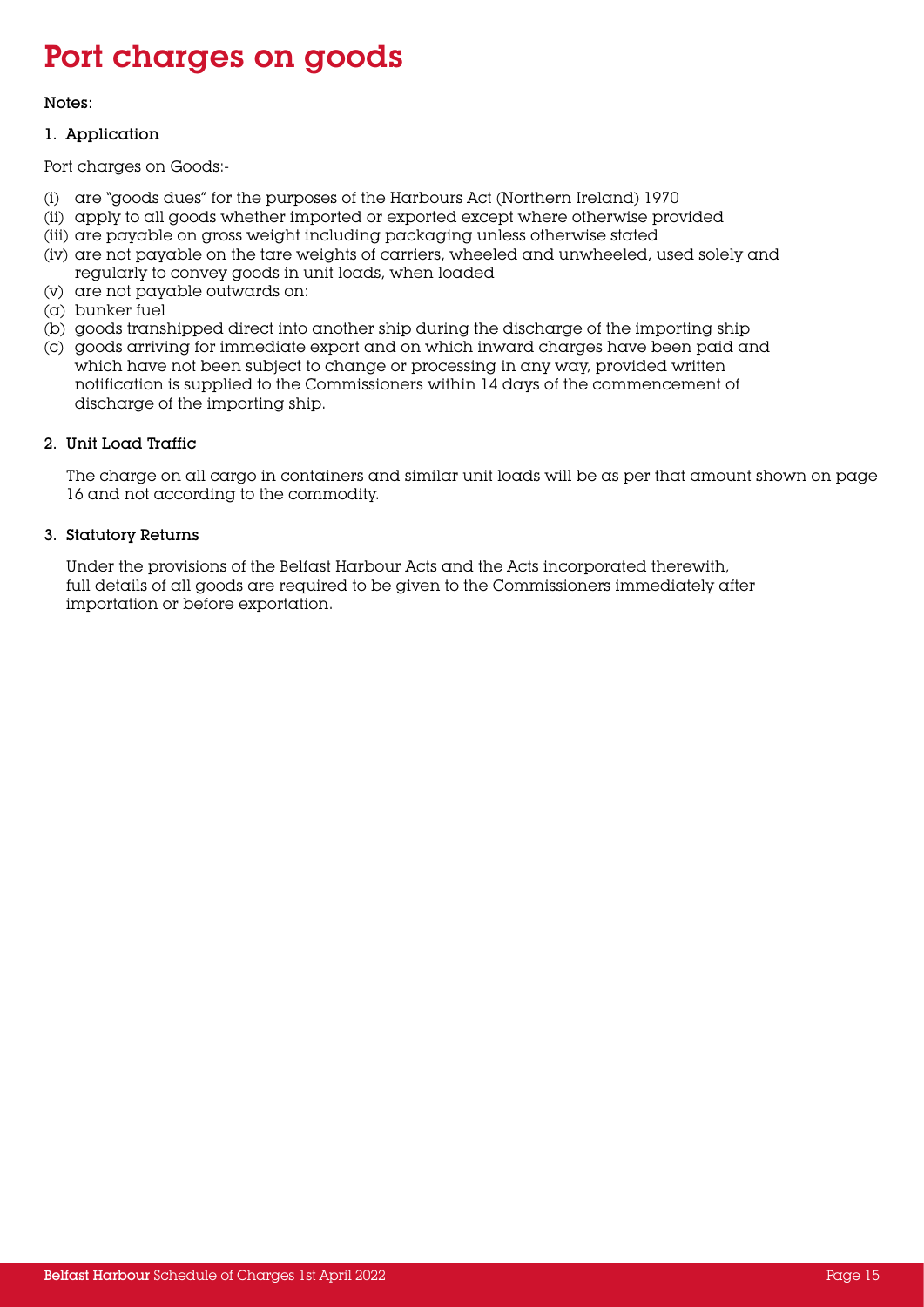#### 4. Goods Tariffs

| Commodity                                                                           |                        | Per Tonne (pence)    |
|-------------------------------------------------------------------------------------|------------------------|----------------------|
| Liquid Bulk:                                                                        |                        |                      |
| <b>Bitumen and Asphalt</b>                                                          |                        | 73.080               |
| Kerosene, Gas Oil and Fuel Oil                                                      |                        | 96.765               |
| <b>LPG</b>                                                                          |                        | 173.347              |
| Motor Spirit and Diesel                                                             |                        | 163.209              |
| Vegetable Oils                                                                      |                        | 83.551               |
| Molasses                                                                            |                        | 96.765               |
| Dry Bulk:                                                                           |                        |                      |
| Fertilisers                                                                         |                        | 90.163               |
| Quarry Stone Export                                                                 |                        | 43.103               |
| <b>Scour Protection Stone</b>                                                       |                        | 71.522               |
| Other Dry Bulk Cargo discharged or<br>loaded by Grab                                |                        | 71.522               |
| <b>Break Bulk:</b>                                                                  |                        |                      |
| Iron and Steel                                                                      |                        | 88.991               |
| Scrap Metal                                                                         |                        | 163.605              |
| Machinery, Electrical Equipment, Fabricated<br>metals, Wind Turbines, Parts Thereof |                        | 219.636              |
| Timber - Non Shed                                                                   | per cubic metre        | 95.992               |
| Timber - Shedded                                                                    | per cubic metre        | 131.749              |
| Paper                                                                               |                        | 89.893               |
| Other Non-Shedded Cargo                                                             |                        | 133.703              |
| Shedded Cargo                                                                       |                        | 183.828              |
| Unit Load:                                                                          |                        |                      |
| Unit Load Carriers -                                                                | - Empty                | 89.400               |
|                                                                                     | - Loaded (Tare Weight) | Exempt               |
| Cargo Carried (See Page 15, Note 2)                                                 | - Regular Services     | 89.400               |
|                                                                                     | - Non Regular Services | 109.207              |
| All Goods not elsewhere specified                                                   |                        | Price on Application |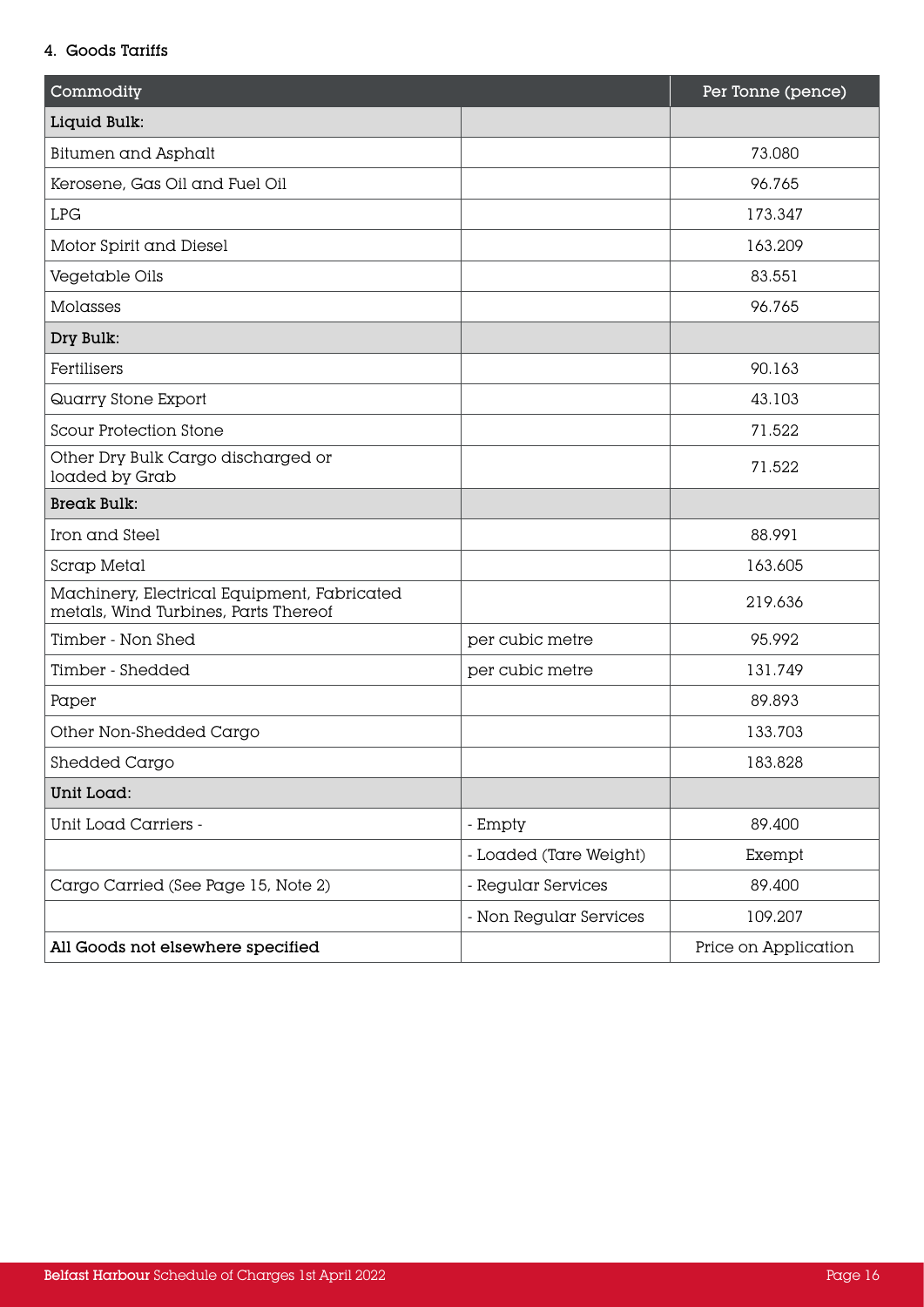### Regulations and charges for quay rent and storage

1. Provided the reasonable use and enjoyment of any quay, wharf or shed is not interfered with or business obstructed, goods may be placed thereon or therein as directed by a Port Operations Officer and will remain free of quay rent for the following periods:-

|                                                                   | Permitted Free Period                              |
|-------------------------------------------------------------------|----------------------------------------------------|
| Goods imported from a ship                                        | 4 days after completion of final discharge of ship |
| Goods laid down for export by permission<br>of the Harbour Master | 4 days after the date of permission                |

Note: Saturdays, Sundays and Statutory holidays, when falling within the permitted free period, are included.

- 2. Where a ship discharges cargo at more than one berth the expression "final discharge of ship" shall as regards each berth be taken to mean the date on which the discharge at such berth shall have been completed.
- 3. After the expiration of the permitted free period, the following quay rent charges are payable for the area occupied, subject to a minimum charge of £200.

#### Covered storage - £117.78 per 100 sq metres per week or part thereof

#### Open storage – £38.20 per 100 sq metres per week or part thereof

When any goods placed upon any quay or wharf, or in any shed, are or become, in the opinion of a Port Operations Officer, an obstruction to the working of such quay, wharf or shed, the goods must be removed upon notice being received from the Port Operations Officer. If not so removed, the Commissioners have power, under Section 42 of the Belfast Harbour Act, 1898, to remove the goods to some convenient place and there keep and detain them until payment is made of the expenses of such removal and detention, and of any quay rent due thereon, and to sell the goods if such expenses and quay rent are not paid.

4. Goods, whether import or export, shall be placed in sheds or on the quays in such a manner as to occupy the least possible space and, in this connection, a Port Operations Officer may direct such piling of cargo as, in his opinion, is necessary.

#### Notice - Goods at owner's risk

All goods laid down on or passing over the quays of the Belfast Harbour Commissioners or placed in any shed of the Commissioners or any other such location as directed by the Commissioners, are laid down at the Owner's sole risk in every respect.

The Commissioners have no custody of such goods and will not be responsible for loss or damage thereto from whatever cause arising.

Persons in charge of goods should protect them from loss, damage or injury. Special care is necessary in the case of goods susceptible to taint or stain or damage from other goods.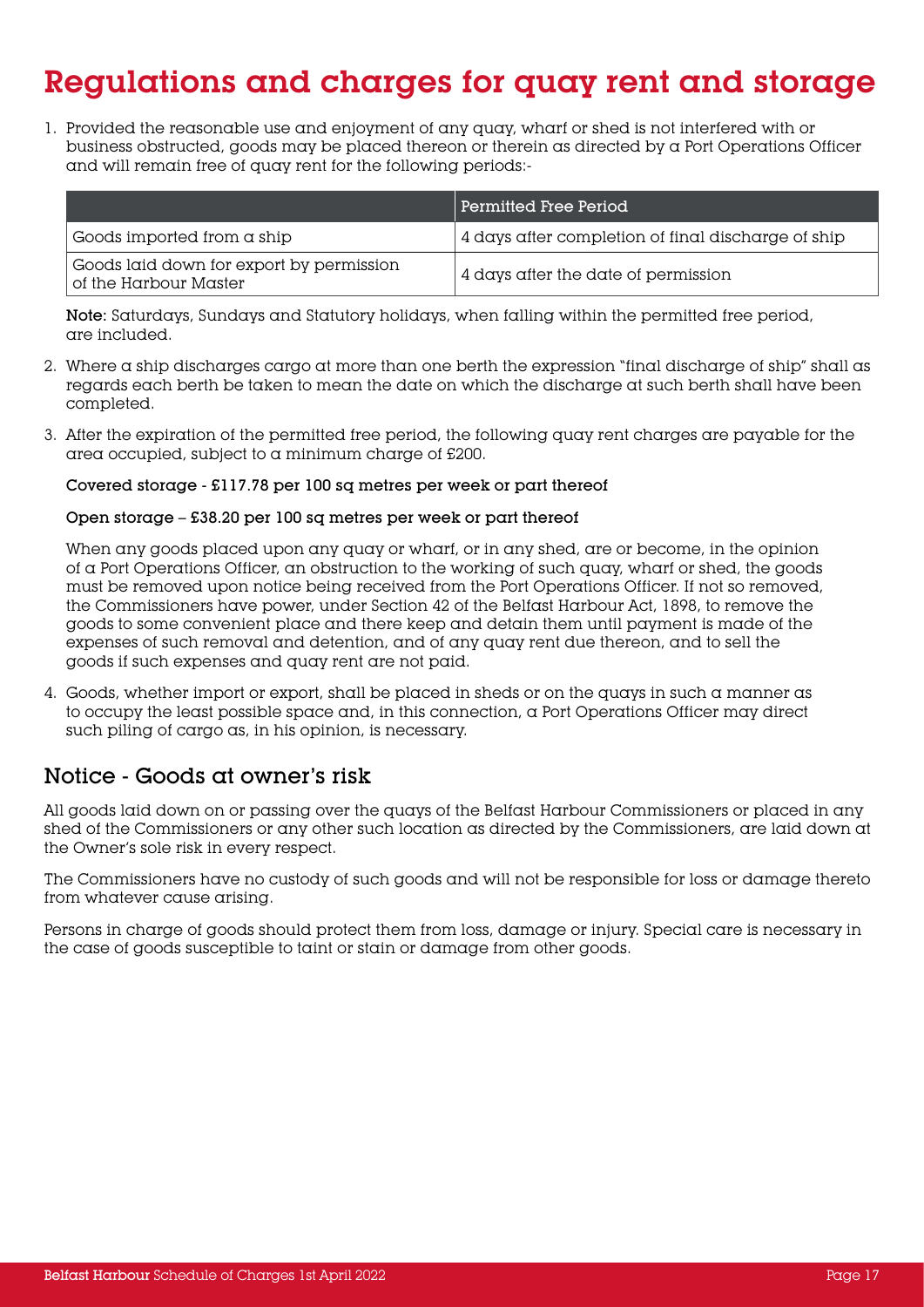### Regulations and charges for cranes

Use of BHC cranes is restricted to stevedores licensed by the Belfast Harbour Commissioners, in accordance with the Conditions of Crane Hire.

- The booking will cover the entire use of  $\alpha$  crane by the hirer for the same ship.
- Discharge and loading will be treated as separate bookings unless the work is continuous.
- Minimum hire period for all crane orders is 2 hours.
- Should no crane work be undertaken within the first two hours after commencement of the hire period BHC reserves the right, subject to the reasonable requirements of the Hirer, to allocate the crane to another booking.
- Crane Rental hours  $=$  Total Hire hours less breakdown (of BHC equipment), high winds and rain, subject to a minimum 2hr rental period.
- 1. Use of Cranes (i.e. use of BHC Crane for discharge or loading cargo at any General User Berth)

#### (a) For Cargo Handling without Grab

| Weight of heaviest lift per booking | Charge per hour / part |         |
|-------------------------------------|------------------------|---------|
| Exceeding (Tonnes)                  | Not Exceeding (Tonnes) | £       |
|                                     | 15                     | £122.39 |
| 15                                  | 35                     | £192.28 |
| 35                                  | 50                     | £290.86 |
| 50                                  |                        | £969.56 |

The weight of the heaviest lift in the booking will determine the charge for that booking

#### (b) For Cargo Handling with Grab

| Discharge Rate (Tonnes per Hour) |     | Charge per hour $/$ part $(E)$ |
|----------------------------------|-----|--------------------------------|
| $\mathsf{O}$                     | 200 | £180.54                        |
| 201                              | 220 | £203.90                        |
| 221                              | 240 | £227.19                        |
| 241                              | 260 | £250.45                        |
| 261                              | 280 | £273.90                        |
| 281                              | 300 | £297.17                        |
| 301                              | 320 | £320.43                        |
| 321                              | 340 | £343.68                        |
| 341                              | 360 | £366.95                        |
| 361                              | 380 | £390.23                        |
| 381                              | 400 | £413.51                        |
| 401                              | 420 | £436.76                        |
| 421                              | 440 | £460.05                        |
| 441                              | 460 | £483.31                        |
| 461                              | 480 | £506.58                        |
| 481                              | 500 | £529.85                        |

Discharge rate = Total Tonnes Discharged / Total Crane Rental Hours

(c) Hire for Ex-Quay work or Secondary Handlings (Min Hire Period 8 Hrs); Price on Application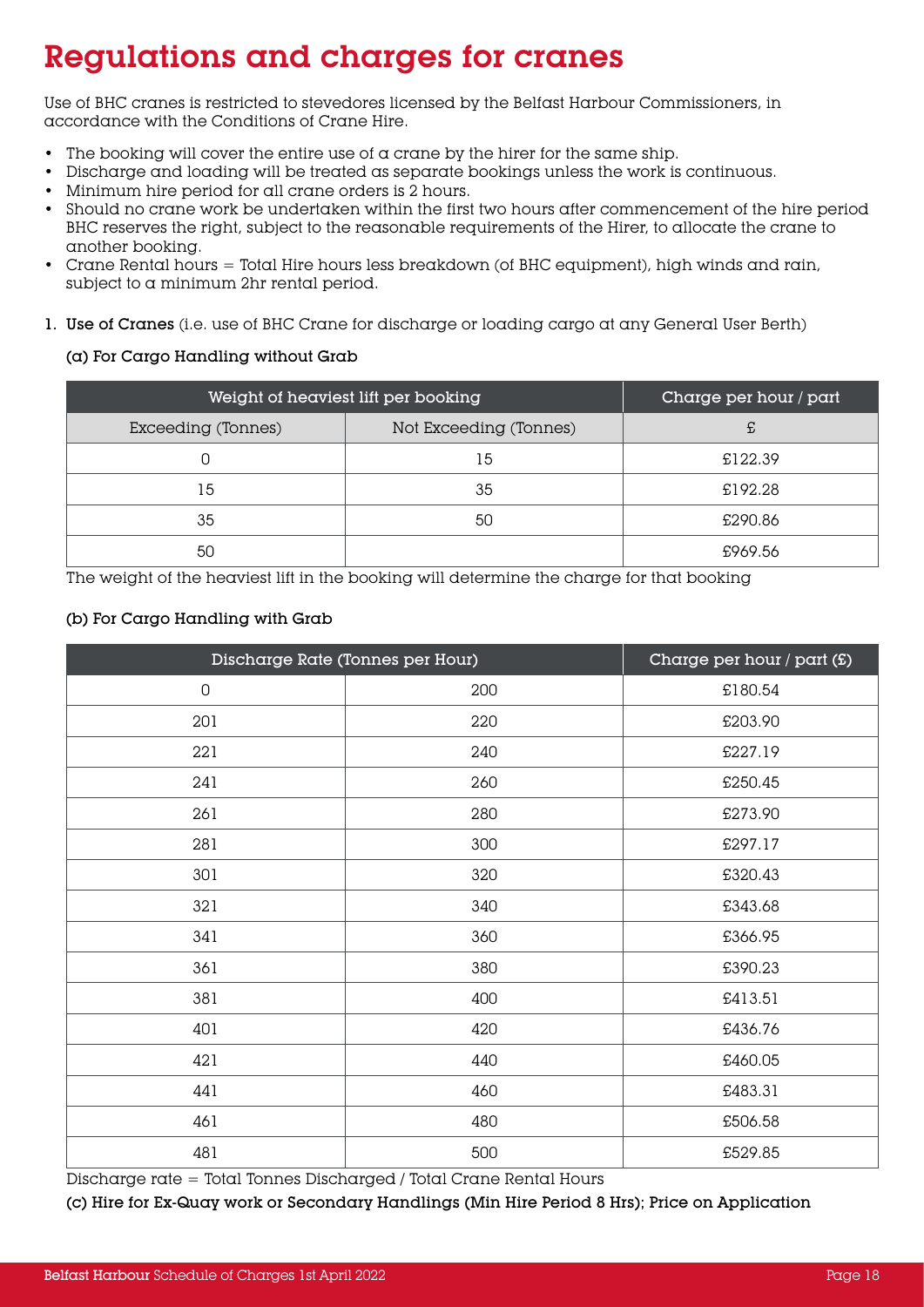#### Maintenance Technician Callout Charges

For the attendance of a maintenance technician for operational reasons e.g. change of grabs, hooks, bob cat transfers etc.

|                                       |               | Charge per callout |
|---------------------------------------|---------------|--------------------|
| Monday - Friday                       | 06:00 - 22:00 | -                  |
| Outside Monday - Friday 06:00 - 22:00 |               | £298.92            |

#### Cancellation Charge

This charge is levied when a booking is subsequently cancelled at short notice and without use having been made of the crane

| Cranes cancelled with less than 4 hours notice<br>during office hours, 08:00 - 17:00 hours, Monday - Friday        | £171.72 |
|--------------------------------------------------------------------------------------------------------------------|---------|
| Cranes required Tuesday - Saturday:<br>Cancelled after 17:00 the previous day                                      | £232.14 |
| Cranes required Sunday, Monday or statutory holidays<br>Cancelled after 12:00 noon the previous office working day | £308.46 |